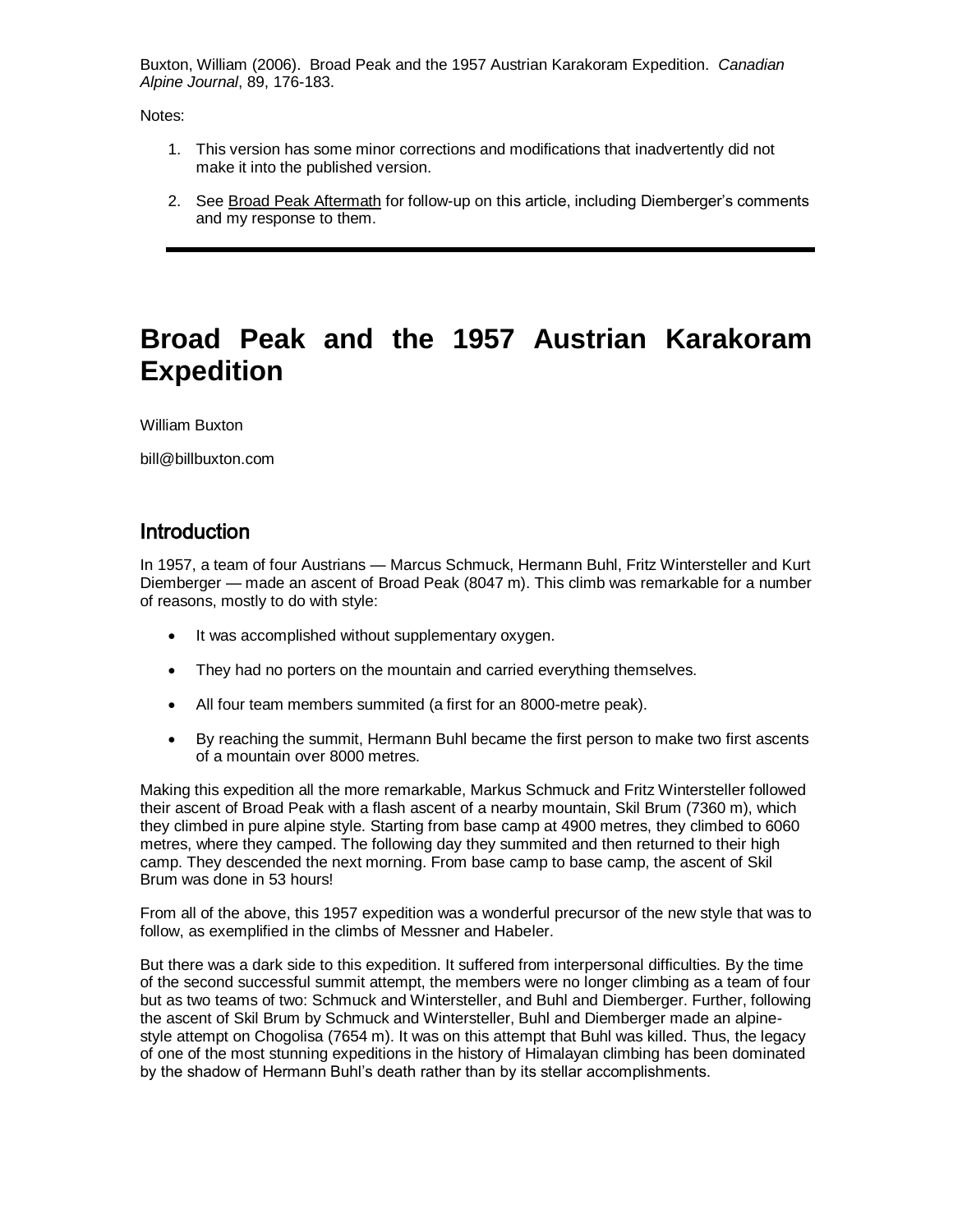That I paid particular attention to any of this, much less came to write about it, grew out of a series of events which took place in the summer and fall of 2005. I had accepted an invitation to be on the jury of the Banff Mountain Book Festival. Thus, I ended up reading a large number of books that had come out in the previous year. One of them was Richard Sale's *Broad Peak*, the first book-length account in English on this 1957 Austrian Karakoram Expedition. Furthermore, I was asked to moderate a session in which Sale would speak about his book. In accepting, I didn't know what I was letting myself in for.

On the positive side, one surprise was that Richard was also bringing with him Fritz Wintersteller and Qader Saeed, the Pakistani liaison officer assigned to the expedition. Thus, I had the bonus of meeting two of the book's (and the climb's) protagonists. As an added bonus, I also got to meet Marcus Schmuck's two sons, Christian and Reinhold. And with them, they had brought a veritable archive of original material relating to the history of the expedition.

Then there was the other side. It was clear on reading Sale's book that it would arouse a certain amount of controversy. Not only did it present a very different story than that of most previous accounts in English, it also presented the author of the most well-known account — Kurt Diemberger — in a not too flattering light. Still, nothing prepared me for the letters and calls protesting the Banff Festival providing the book a forum. To the credit of its director, Bernadette McDonald, the Festival did not back down. On the other hand, those of us involved took these protests seriously, and did everything we could to make sure that this session was handled in a fair and objective manner. One consequence was that I spent much more time than expected in my library, as well as in the archives of the Whyte Museum of the Canadian Rockies. Preparation and literacy seemed to be the best foundation for treating this topic fairly.

The panel went well, I think. Normally, that would have been the end of it. But it wasn't. First, while the panel helped resolve some issues, it also shed new light on some aspects of the story. And, of course, having the chance to talk to some of the participants and see some of the original documentation was an education in itself. The net result was that my research on the topic did not end in Banff.

This brings my story to the present, and this essay. In it I have tried to capture the essence of the research I did prior to, and after, the Broad Peak session. Its genesis was the notes I used to introduce the session. I built from there. All along, I have tried to be fair and objective and to base what I write on solid documentation.

In my writing, I have tried to keep in mind what Barry Blanchard said to me, his eyes full of admiration, after hearing Wintersteller speak at the Festival: "They climbed Broad Peak! They Climbed Broad Peak! In beautiful style! What else do you want?"

Precisely. The *only* other thing we could want is for the accomplishments of this expedition to be better appreciated, and the controversy swirling around it to disappear. It is towards that end that this essay is dedicated.

So let us begin by looking at the literature.

# The History, the Literature and the History of the Literature

While Schmuck and Diemberger have both written books in German covering the expedition, the only accounts that have appeared in English by any of the participants are by Diemberger. He wrote three. The first was an article, "Broad Peak: The Austrian Karakoram Expedition 1957", in the 1958–59 edition of *The Mountain World*. The second was in his 1971 book *Summits and Secrets*. His third account was part of a brief article, "Herman Buhl's Last Climbs", that appeared in *Mountain* 36 in 1974 and was less than a page long.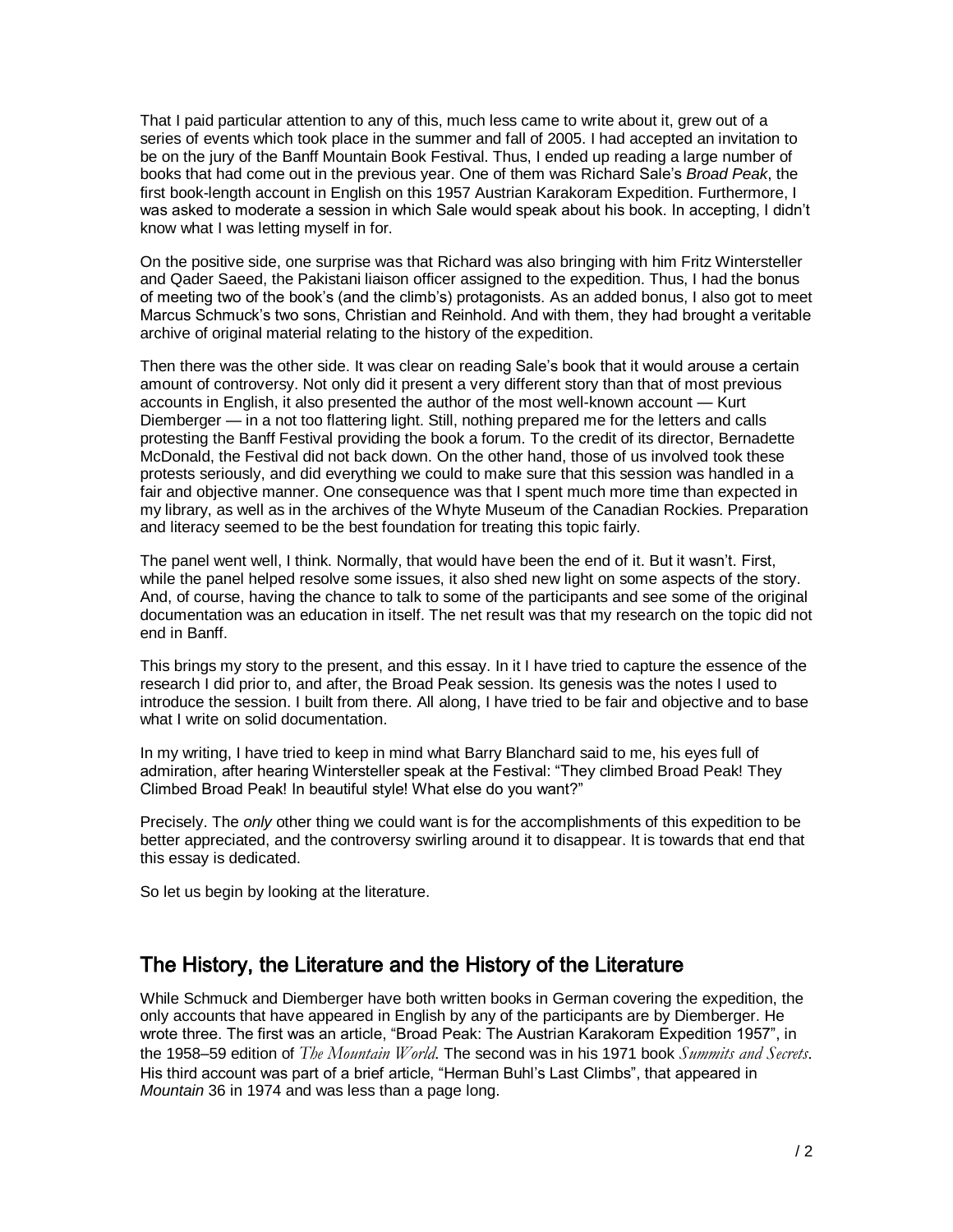It is interesting to compare these texts, especially the first two, in light of the controversy around the history of this climb and around Diemberger's role in it.

While significantly longer than the third, the first two accounts are relatively short (25 vs. 28) pages, respectively), and in many ways both are similar. Rather than telling the story of the expedition as a whole, each is more an account of Diemberger's own personal experience during it. This is especially true in the *Summits and Secrets* version. For example, Schmuck and Wintersteller do not figure much in either version. On the one hand, this is understandable; Diemberger was telling his own story. On the other hand, this means that there was no full account of the expedition in English.<sup>1</sup> We shall come back to this. What I want to touch on first has to do with the differences between these two versions.

First, despite frequently using much the same text, they are very different in style. The version in *The Mountain World* is written in a somewhat objective style, one that you would expect in a mountaineering journal. The version in *Summits and Secrets* adopts a far more emotional style of writing, one that is far closer to the language of a poet or a writer of romantic fiction than the language of the prototypical calculating mountaineer. The other thing of note in this second telling is the stronger role played by Buhl — perhaps more accurately, the role played by Diemberger's relationship with Buhl. This is manifest in comments such as: "Hermann Buhl was well-disposed towards me, I knew it from frequent small touches, such as suggestions he might throw out, and I was glad. He would often explain to me, in a paternal manner …."

What Diemberger glosses over in such statements are the arguments he and Buhl had during the expedition. Perhaps most significant were those that occurred while they were on Chogolisa. For example, Buhl's diaries of June 23 — four days before he died — recount two serious arguments that saw them tent-bound in bad weather, and not on speaking terms:

Kurt lässt sich wieder von mir um 1/2 4 Uhr früh wecken, schwere Auseinandersetzung deswegen, Wetter schlecht leg mich wieder hin. 2. schwere Auseinandersetzung mit Kurt [wegen] essen, Orangenmarmelade fast zur Gänze gegessen. Kurt macht mir Vorwurf, zu wenig Verpflegung getragen zu haben, ist unerhört frech, Wetter is ganzen Tag schlecht, in Zelt, spreche nichts mehr mit Kurt, der Fall ist für mich erledigt. (Buhl 2005, p. 342)

3:30 a.m. and again Kurt leaves it to me to wake him up, heavy argument results,<sup>2</sup> weather bad, lie down again. Second heavy argument with Kurt [because of] food, orange jam nearly all eaten. Kurt reproaches me for me not having carried enough food, is outrageously impudent, weather is bad the whole day, in tent, speak nothing more with Kurt, for me this case is settled. [*my translation*]

To be fair, at high altitude, the way your otherwise best friend rolls over in his or her sleeping bag can cause an explosive argument. This is not always obvious to armchair mountaineers at sea level. Nevertheless, Buhl's diaries contradict the story of bliss which pervades Diemberger's accounts, and so warrant mention.<sup>3</sup>

<sup>1</sup> Diemberger cannot be faulted for this. It wasn't up to him to have Schmuck's book translated. On the other hand, there is a certain error of omission in his writing. In a recent interview (Buxton 2005), Qader Saeed observed that without the efforts of Schmuck, and especially Wintersteller, neither Buhl nor Diemberger would have made the summit. (To be fair, the opposite is also true.)

 $<sup>2</sup>$  Buhl's entry from the previous evening states that they had planned on a 4 a.m. departure and that</sup> Diemberger was responsible for getting them up on time, which he did not do. From the entry on the 23rd, it is clear that this is not the first time this has happened, hence the argument.

<sup>&</sup>lt;sup>3</sup> It is also worth noting that at the time, they were at their low camp at 4970 metres (16,300 ft). Given their acclimatization from Broad Peak, this was not high altitude, relatively speaking.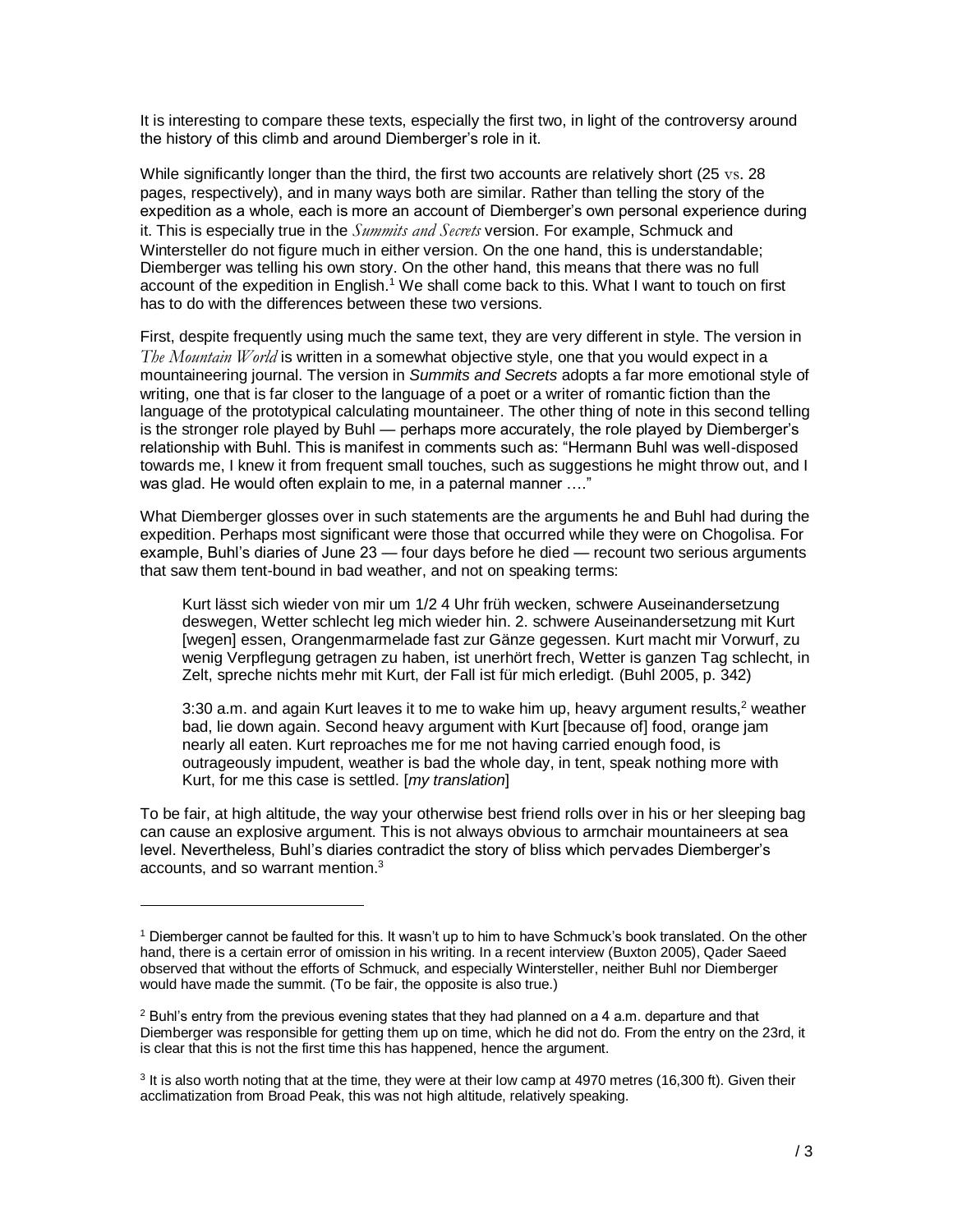The other thing Diemberger does in this second version is introduce comments that build up Buhl's role at the expense of other expedition members. For example, he writes: "Hermann had handed over the over-all leadership of the expedition to him [Schmuck]." Yet this statement speaks to events that occurred before Diemberger was on the team and about which he can have had no direct knowledge. Also, this statement does not accurately reflect the documented evidence, which indicates that Buhl did no such thing. As we shall discuss in more detail later, Schmuck was the leader because the Österreichischer Alpenverein (especially Buhl's Innsbruck section) refused to contribute financing if Buhl was the leader. Perhaps this might be dismissed as a small point or a quibble. However, it is out of such small points, even when innocently intended, that later controversies often arise.

This brings me to the next point I want to discuss in my comparison, which concerns the two excursions that occurred after the summiting of Broad Peak (Skil Brum and Chogolisa) and if/how they are described in Diemberger's accounts.

In the 1958 *Mountain World* version, there is no mention of Schmuck and Wintersteller's successful ascent of Skil Brum. In none of the accounts is there any commentary on the style in which this ascent was done. In his 1974 account in *Mountain*, for example, Diemberger writes: "Days later while Buhl and I were clearing the top camps, Schmuck and Wintersteller climbed a 23,000 ft peak [Skil Brum] which we had chosen as a further objective on the approach march. We decided that we, too, would bag another one." (Diemberger 1974, p. 37)<sup>4</sup>

What there *is* in all three accounts is an emphasis on the style used by Diemberger and Buhl on Chogolisa — what we now call "alpine style". This was something far from the norm in those days, especially when combining the heavy gear of the time with mountains over 7000 metres. In his article in *The Mountain World*, for example, Diemberger draws attention to the style and its novelty by titling the section "The camp that walked". In *Summits and Secrets*, he writes: "The solution was daring: a single transportable high camp — a ladder of camps consisting of a single tent." And, in the *Mountain* article, he writes: "We intended to carry the tent along as a 'moving altitude camp'."

To be fair, Diemberger is not alone in highlighting the style in which he and Buhl attempted Chogolisa. In their book *Hermann Buhl*: *Climbing without Compromise*, published in 2000, Messner and Höfler wrote: "Although Diemberger and Buhl did not reach the summit of Chogolisa, the climb they made was a work of genius. It pointed the way to the future [of the ethic of the alpine style]." But here is the problem. First, Diemberger and Buhl did not go strictly alpine-style. They made a preliminary climb to establish a high dump, descended for the rest of their gear and then made their attempt. Perhaps this is just another small point. But my second point is not.

What none of these accounts point out (including Messner and Höfler's) is that the ascent of Skil Brum by Schmuck and Wintersteller — on which they climbed higher than did Buhl and Diemberger on Chogolisa — was done in the purest of alpine styles. And they made it both up and down without incident. Contrast then, that which is the more significant achievement with that whose style has been most celebrated. For sure, the style of Diemberger and Buhl is to be admired. But by the same token, that of Schmuck and Wintersteller can be viewed as being

<sup>4</sup> With today's eyes, a reasonable reading of this passage is that Schmuck and Wintersteller went off and climbed Skil Brum, a mountain that all four had discussed climbing together, without telling Buhl and Diemberger, who were left behind to clear the upper camps. As a kind of tit-for-tat, Diemberger and Buhl then went off to climb Chogolisa without Schmuck and Wintersteller — and without telling them, either. We shall return to the issue of clearing camps later. Suffice it for the moment to say that while the facts of this statement are consistent with other accounts, their likely interpretation is not.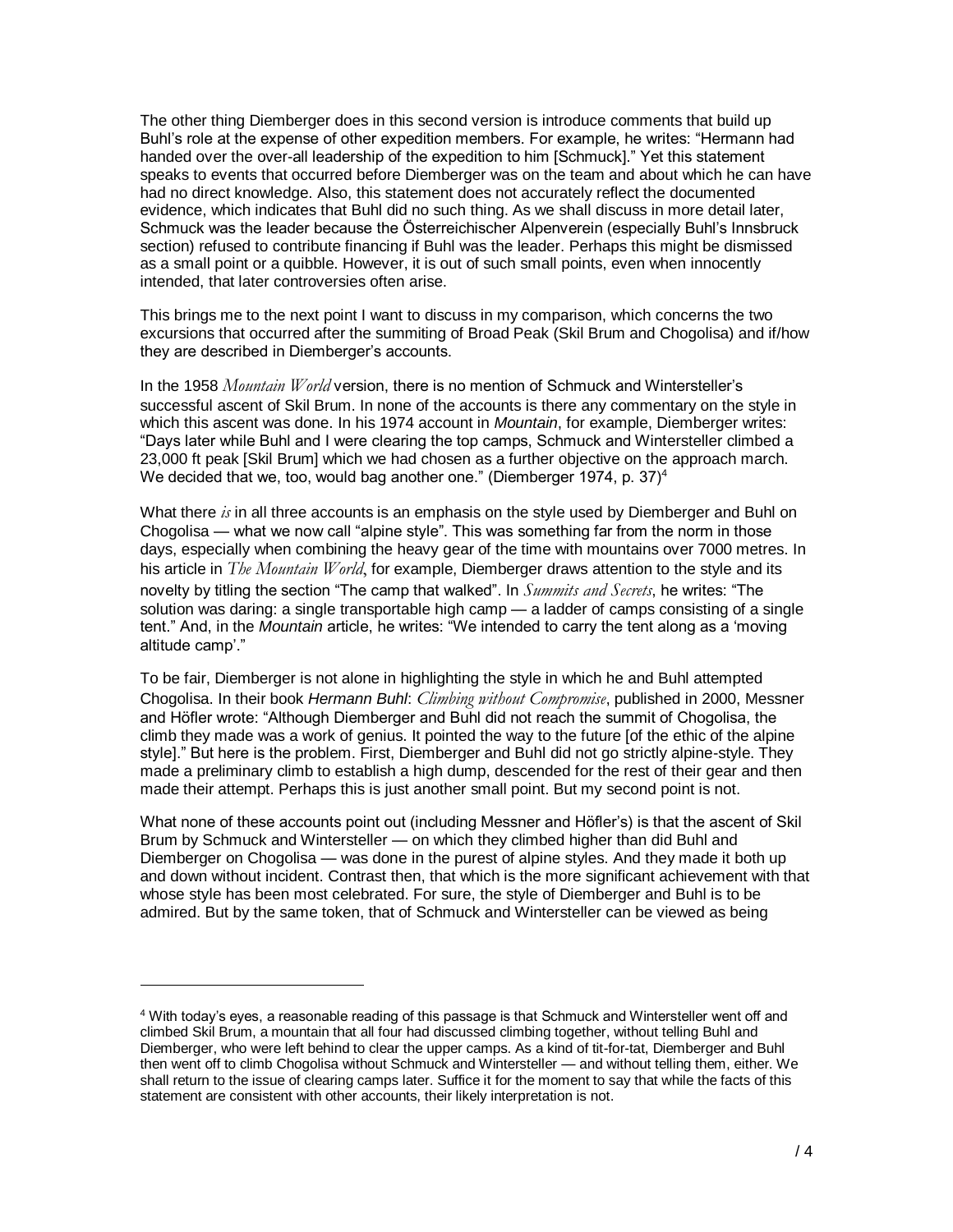unfairly and improperly ignored in Diemberger's writing, given its precedence and overall success. $^5\,$ 

It is to other writers that the reader in English needs to turn in order to learn more about the expedition. The next account was written in 1977 by G.O. and N. Dyhrenfurth in *Mountain* magazine 55. The article was a four-page summary of the climbing history of Broad Peak. The authors say nothing of any controversy, but they do emphasize the contribution of Wintersteller on the first summit attempt:

The last 800 ft. to the col between Central and Main Summit — considered "somewhat problematical" by Dyhrenfurth — turned out to be just that and possibly more so. Verglas on steep rock — grade 4 at least — required the utmost care, but Wintersteller, by virtue of his superb condition, managed to overcome all difficulties and secured the route with 270 ft. of fixed rope. (Dyhrenfurth and Dyhrenfurth 1977, p. 40)

They also speak of how fast Diemberger moved to the summit when he left Buhl, as well as how weak Buhl was on summit day. Given this, they comment on how remarkable Buhl's ascent was: "It took every bit of his famous, near-legendary strength and willpower." (Dyhrenfurth and Dyhrenfurth 1977, p. 41–42)

There is, however, no mention of Skil Brum. Chogolisa is mentioned only in passing, in the context of Buhl's death.

The following year another account appeared: Baum's *Sivalaya – The 8000-Metre Peaks of the Himalaya* (which gives a good, brief summary of the mountain's climbing history). Due to its brevity, this version, like its predecessors, still left a large gap in the literature. This gap did not start to be filled until the appearance of Chris Bonington's 1981 book *Quest for Adventure*. 6

In preparing his account of the expedition, Bonington clearly spoke with both Diemberger and Schmuck. As a result, Bonington told the story from a broader perspective than had Diemberger. Bonington's account reinforced the Dyhrenfurths' comments about Wintersteller's performance. Schmuck and Wintersteller emerge from the background and are characterized as the strongest members of the expedition.<sup>7</sup>

It was also in Bonington's account that the discord among the four team members first appeared in the English literature. In saying this, I am not being critical of Diemberger. At the time when he wrote his accounts, it was simply not considered appropriate to air one's dirty laundry in public. Furthermore, Reinhold Schmuck, Marcus' son, showed me the original of a letter from the then governor of Salzburg (and later chancellor of Austria). It asked Marcus not to write or speak publicly about any of the differences amongst the team. $8$  So, if Diemberger's account reads as

<sup>5</sup> In *Summits and Secrets*, Diemberger writes: "Herbert Tichy and his Sherpa had worked their way up Gurla Mandhata in Tibet that way." So, while he repeatedly celebrates the style of his own climb, he does acknowledge some precedent — just not that of his teammates. The inevitable result, as reflected in the quote from Messner and Höfler (no less), was that it was Diemberger and Buhl who received credit for making a climb whose style was "a work of genius".

 $6$  The Broad Peak story did not appear in later editions of this book.

<sup>&</sup>lt;sup>7</sup> It is clear from most accounts that Wintersteller did most of the trailbreaking as well as cooking. He was the workhorse of the team. Yet Diemberger is quoted by Eiselin (1961, p. 154) as saying on Dhaulagiri: "On Broad Peak they beat me to it, although I had done all the hard work …." Either this is a misquote by Eiselin; the quote is taken very much out of context; or Diemberger was seriously misrepresenting the facts as presented in virtually all other accounts and records.

<sup>&</sup>lt;sup>8</sup> Although Diemberger did not see this letter, it is only fair to assume that he understood the times as reflected in it, and wrote his accounts accordingly.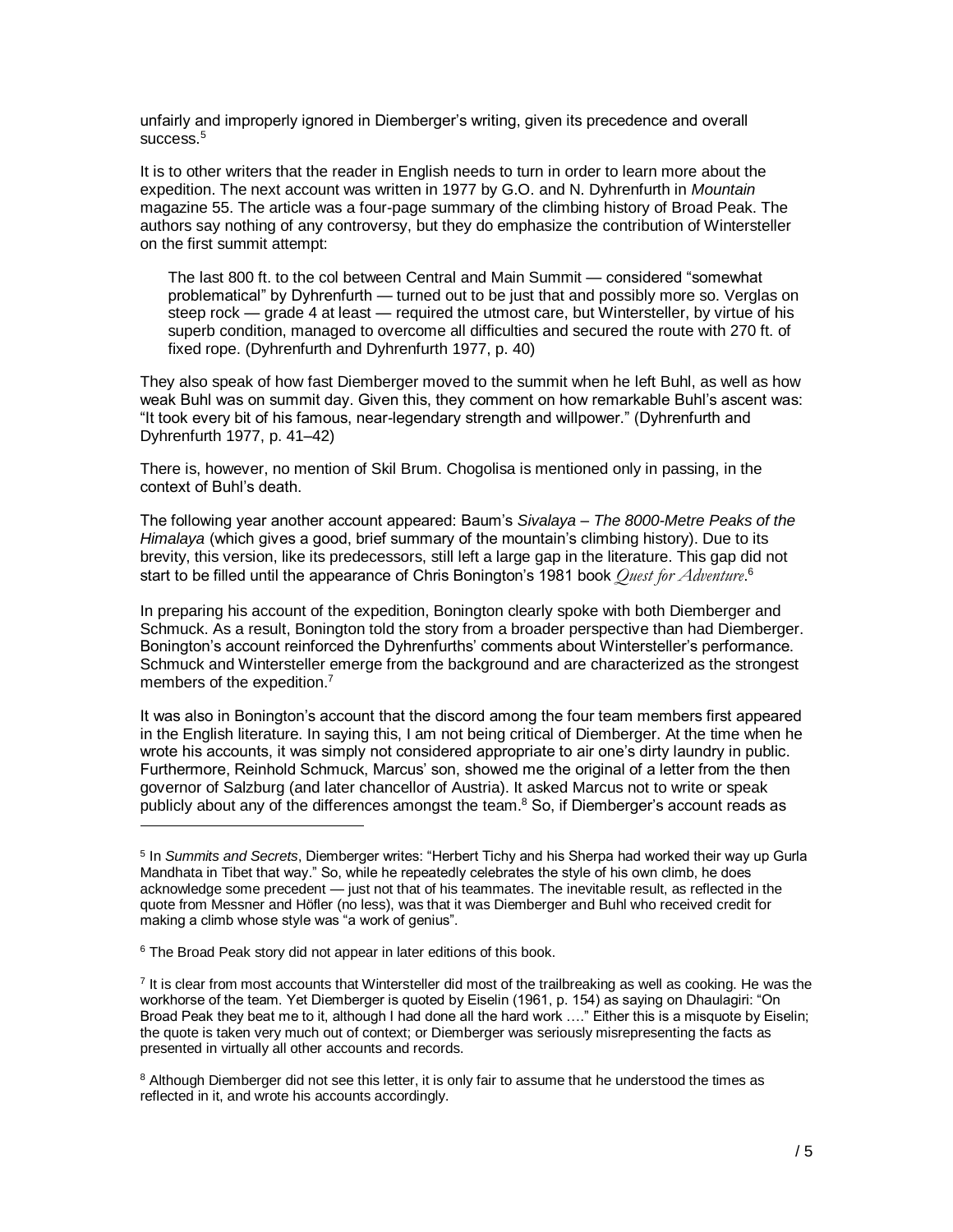though the expedition was one happy team, that is understandable and he cannot — in my opinion — be criticized for that.

The next account of the 1957 Austrian expedition to Broad Peak to appear in English was the already-mentioned *Hermann Buhl: Climbing without Compromise*, by Messner and Höfler, published in 2000. This version was largely based on selected excerpts from a seven-part report on the climb, prepared in base camp by Hermann Buhl.<sup>9</sup>

In these excerpts, Buhl makes only two brief references to any discord amongst the team. In the first, he expresses annoyance that Schmuck and Wintersteller set off early on summit day. Buhl writes:

Marcus has left the tent and Fritz follows straight after him. We finish eating and then at 3:30 as agreed, we too [Buhl and Diemberger] set off. …. Actually I am a bit annoyed; we had agreed to set off together. But Marcus and Fritz always do it like that. They never wait and just set off ahead. Normally that doesn't matter, but at 7000 m and more, it is difficult enough to make up the time difference even when it is only a quarter of an hour.

In the second, he comments: "Quader [*sic*] [the Pakistani liaison officer] had already told Fritz [Wintersteller] that morning that it was not right to leave us [Buhl and Diemberger] to clear the camps, while they went off climbing without our knowledge — to a mountain [Skil Brum] we had always talked about climbing together."

Overall, the account by Messner and Höfler suggests none of the serious discord found in Bonington's account. However, it is still worth going into a bit more detail on both of these complaints.

Concerning Wintersteller and Schmuck leaving early, Buhl writes a bit later: "Then the snow gets deeper. It is light powder and wind-blown drifted snow. It takes us hours to catch up with Fritz and Marcus."

There is a puzzle here. How can it take hours to catch up to two people who only have a 15 minute lead, when the two ahead are breaking trail in powder snow?<sup>10</sup> The answer that first comes to mind is that the ones following are not fit. If so, that would beg the question of whether the root of Buhl's anger was Schmuck and Wintersteller leaving early, or Buhl not being able to keep up with the others. There may be other explanations, but there is something not right here.<sup>11</sup>

Buhl's second complaint had to do with Schmuck and Wintersteller going to Skil Brum. When I asked them about it in November 2005, Fritz Wintersteller and Qader Saeed contradicted what Buhl wrote in this passage. Qader emphasized that he gave Schmuck and Wintersteller

<sup>&</sup>lt;sup>9</sup> Note that this report is distinct from Buhl's climbing diaries. The former was typewritten by Buhl at base camp and intended to be read by others. The diaries were handwritten and personal, meant for him. One can reasonably assume that there would be differences in how the two present the events of the expedition. The handwritten diaries have not been made public. However, a transcription of them has just appeared in German in the 2005 reissue of Buhl's classic *Achttausend drüber und drunter* (more on this below). It was the report, not the diaries, which was quoted in the book by Messner and Höfler. It is important to keep this in mind.

<sup>10</sup> On page 131 of his book *Broad Peak*, Sale reports Wintersteller making this same point.

<sup>&</sup>lt;sup>11</sup> Sorting out the details of the morning of June 9 provides a good example of what any fan of the classic Japanese film Rashamon (Kurasawa 1950) already knows: you cannot rely on any single source for "the truth", even when consulting diaries or an eyewitness's recollection. For example, Wintersteller's diaries have him and Schmuck leaving at 4 a.m., half an hour after Buhl and Diemberger. Furthermore, Marcus Schmuck's son, Reinhold, sent me the photo reproduced in [Figure 1.](#page-16-0) If it is accurately described, then it supports the contention that Schmuck and Wintersteller did leave after Buhl and Diemberger.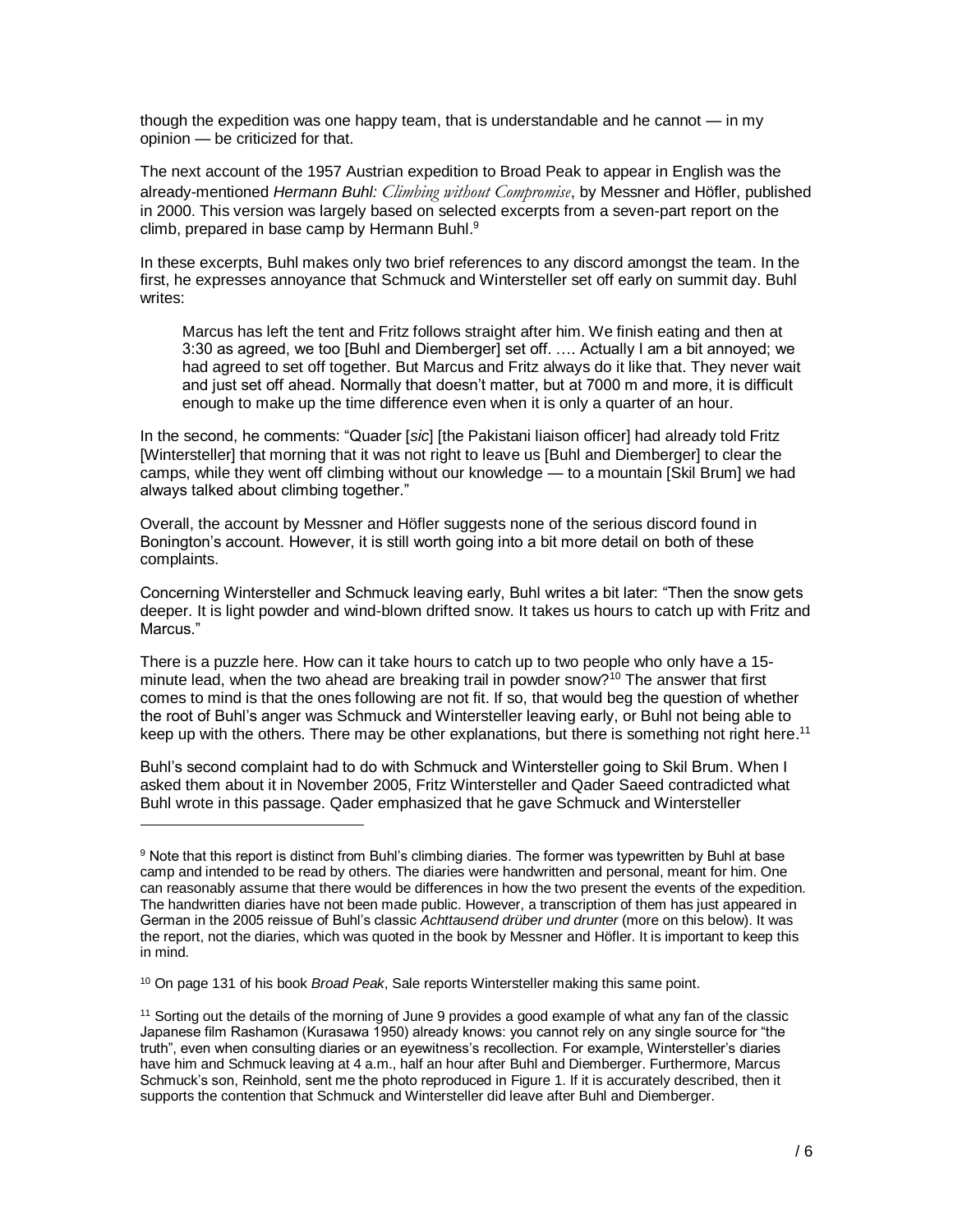permission to go to Skil Brum (Buxton 2005).<sup>12</sup> Buhl's complaint about them doing so while he and Diemberger were clearing the upper camps echoes the earlier quote we saw from Diemberger. Both give the impression that Schmuck and Wintersteller were not pulling their weight and that Buhl and Diemberger had to do an unfair share of the work. This is simply not an accurate representation of the facts as I understand them. Bonington's account is consistent with what Fritz Wintersteller told me — namely, that all four had agreed to clear their own personal gear as well as their share of the expedition equipment, including tentage. Schmuck and Wintersteller did this on their descent from the summit. Buhl and Diemberger (apparently due to fatigue) did not. Rather, after summiting they descended to base camp, leaving their gear on the mountain. Consequently, after resting they had to re-ascend to high camp to clear their share.

So, while Buhl was understandably upset that Wintersteller and Schmuck went off to climb Skil Brum without Diemberger and him, it is equally understandable that Schmuck and Wintersteller did so.

There are a few reasons I say this, based largely on my conversations with Fritz Wintersteller and Qader Saeed. First, as Bonington points out, the relationship between the two teams was very bad even before the final, successful summit attempt. This was further aggravated by Schmuck and Wintersteller's anger over Buhl and Diemberger not clearing their gear on their descent, and taking unjustifiable risk in going to the summit so late in the day. As to the former point, this meant that if all four were to go to Skil Brum, Schmuck and Wintersteller would have to wait around for a few days while the other two went back up to do their share of stripping the camps. Second, Qader had gotten a report saying that the window of good weather was short, so if they were going to go, they could not wait. (The weather encountered by Diemberger and Buhl on Chogolisa is a testament to the accuracy of this report.) Third, based on Buhl's performance on summit day, and the fatigue of both Buhl and Diemberger after their descent from Broad Peak, Wintersteller and Schmuck would not have had them along even if they had been in camp. Their performance and fitness level (made even more obvious by their not clearing camps on the way down) would simply not allow the lightning ascent required to get up and down Skil Brum before the weather changed. However, Wintersteller made one other thing clear to me when asked the direct question: if Diemberger and Buhl had been at base camp and both had been fit enough to keep up, they would absolutely have gone as a foursome, despite the previous problems.

Returning to the literature, the next account of the 1957 first ascent of Broad Peak was in Sale and Cleare's *Climbing the World's 14 Highest Mountains: The History of the 8000-Meter Peaks*, published in 2000. In preparing the section on Broad Peak, Sale spoke with both Fritz Wintersteller and Marcus Schmuck. John Cleare also included photos from Kurt Diemberger. Diemberger specified certain conditions for the use of his photos which needed to be agreed upon by John Cleare, Richard Sale and the publisher. One of the terms was that Diemberger could check the text for errors, but significantly (given the ensuing controversy), that same clause explicitly stated that he did *not* have the right to make changes. Nevertheless, Sale's U.K. Publishers, HarperCollins, changed his text prior to publication, on Diemberger's insistence. Furthermore, these changes were made without Sale being informed.

 $12$  Qadar Saeed explained to me (Buxton 2005) that he was able to give permission because Skil Brum did not appear on the map and was therefore not a recognized mountain. By exploring it, Schmuck and Wintersteller were doing the Pakistani government a service. On their return they were congratulated by the Pakistani government for having done so.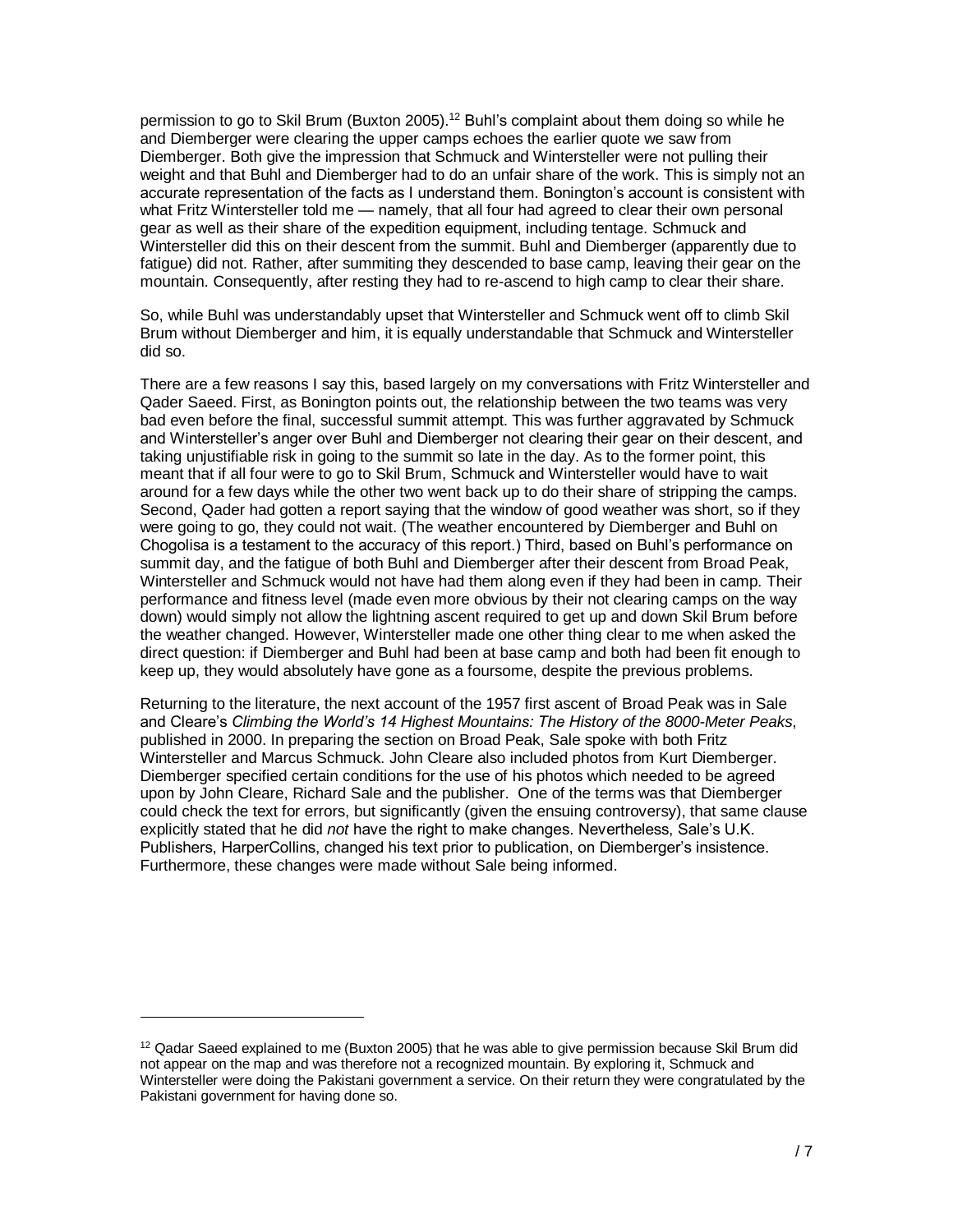I have photocopies of the originals of both the December 26, 1999, letter that Diemberger sent John Cleare specifying the conditions of use of his photos, and a January 8, 2003 letter from HarperCollins to Richard Sale explaining the reasons for its actions. Diemberger's conditions included the following clauses:

- 3) because even the best writers continue to make factual errors and mix-ups on what happened on Broad Peak, Chogolisa, Dhaulagiri, K2, I will grant the use of my pictures only if the author does send me the few actual pages of his text, which shall be illustrated with my pictures, in time to tell him such factual errors … it remains his free will to correct or not.
- 4) inclusion of three of my books onto [*sic*] the bibliography page: a) Summits & Secrets" (Hodder & Stroughton), b) "The Endless Knot – K2, mountain of dreams and destiny" (Collins) and c) "The Kurt Diemberger Omnibus" (The Mountaineers & Baton Wicks)

Despite these terms, here is what HarperCollins wrote to Richard Sale:

…. Just as we were about to go to press (you'll remember things got very tight towards the end of the schedule), we received a fax saying that unless we changed certain specific captions and text, and inserted references to his own books within the text, Herr Diemberger would revoke all permissions to use his photographs and instigate legal proceedings against HarperCollins. As the corrections concerned events in which Diemberger was personally involved, we had no option other than to take his view and make the changes that he requested. These changes were made under our contract with you allowing us to make changes that in our opinion are liable to end up in legal action by a third party.

There are a few things to note:

1. The last phrase of clause 3) makes clear that Diemberger did *not* have the right to change the text, just make suggestions.

2. Diemberger added references to three of his own books to the revised text (Sale, personal communication). In so doing he exceeded what was stipulated in clause 4) of his conditions of use. His doing so can be viewed as self-serving rather than addressing any perceived errors in Sale's text.

3. Sale and HarperCollins *did* conform to Diemberger's conditions of use, and it is clear from events that Diemberger did get copies of the proofs of the relevant parts of the book.

4. Diemberger's changes went well beyond making corrections. For example, he added a passage stating that he was asked to join the expedition due to his performance in climbing the "Mushroom" on the Königsspitze. This is an anecdote that he has not included in *any* of his previous accounts in English, regardless of their length. It was not part of Sale's original text (Sale, personal communication). Therefore it *cannot* be considered essential; rather it is indicative of the liberties that Diemberger took with Sale's text under the guise of addressing its "errors".

5. Based on what he has written, Diemberger's changes appear to have more to do with whose version of history gets presented rather than correcting errors. Sale wrote a version of the climb's history that reflected the accounts of the other two living participants. Due to Diemberger's intervention, that is not what got published.

To go against his own terms and threaten legal action, Diemberger must have really wanted to change Sale's text. Here is what Diemberger wrote to me:

"The corrected errors were mainly, that Schmuck and not Buhl was the initiator of the Broad Peak expedition (clearly a matter of opinion – but my version is corroborated by a pro memoria of Hermann Buhl). And secondly: that I was wrongly told to have said on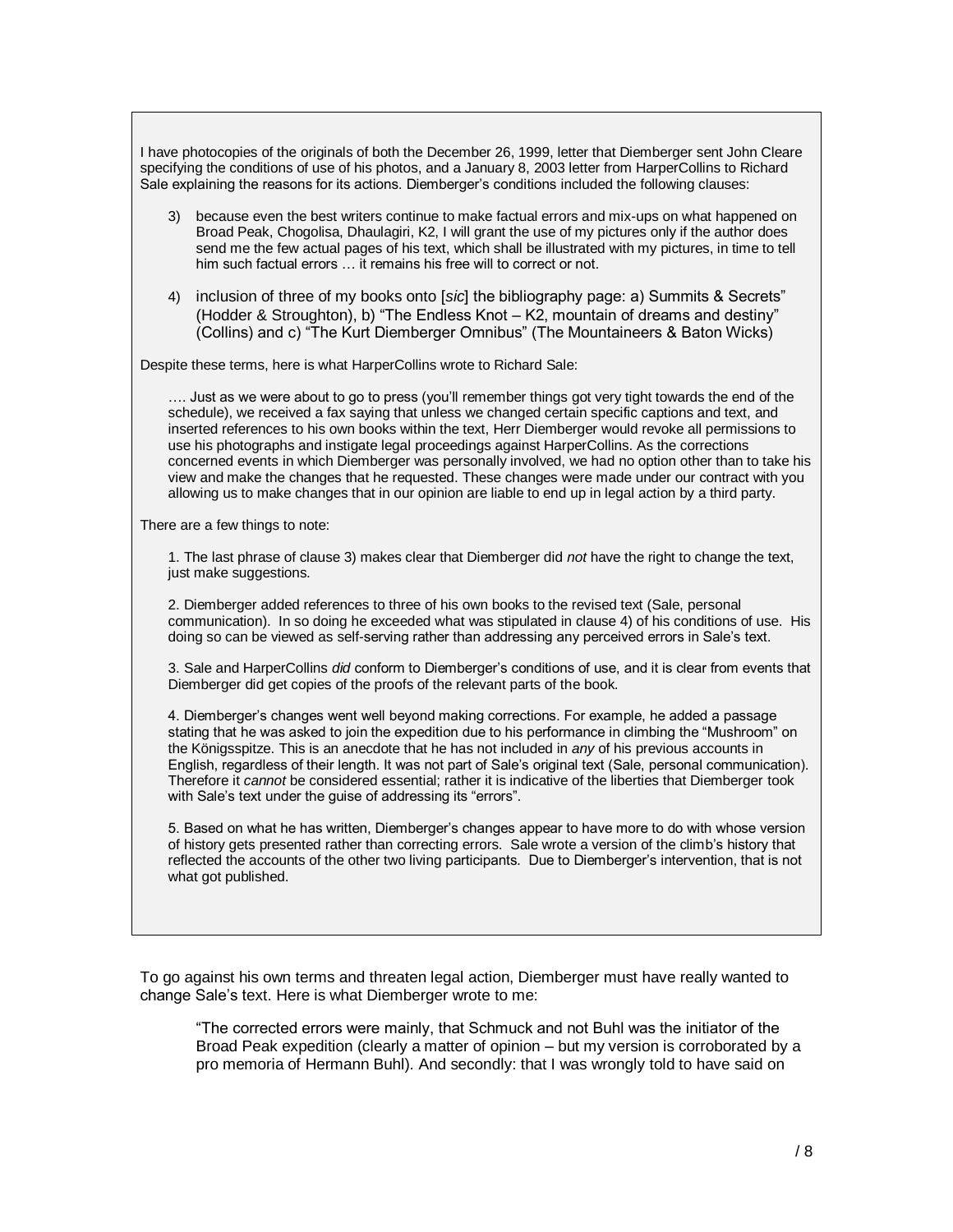Dhaulagiri (now on p. 193/194 Sale-book 2004): "...on Broad Peak they beat me to it, although I had done all the hard work." referring to being first on top  $\ldots$ <sup>"13</sup>

He admits that the first point is a matter of opinion (there is documentation supporting both views). The second has to do with a quote that has already appeared in the literature and which I have discussed briefly in footnote 7.

Regardless of the merits of his justification, Diemberger replaced Sale's account with his own. Hence, despite the copyright notice or the stated authorship, the version of the 1957 expedition in this book is his, not Sale's, making it his fourth in English.

On seeing this account, Wintersteller and Schmuck contacted Sale, understandably believing that he had written it. Their reason for doing so was that what had appeared in the book was not consistent with what they had told him, nor with what he had said he would write. They wanted to register their sense of betrayal.<sup>14</sup>

# Sale's Broad Peak

This incident led to the most recent account of the expedition — Richard Sale's 2004 book, *Broad Peak.* This is by far the most extensive account of the expedition in English. And while it is consistent with the account by Bonington, it is nevertheless turning out to be the most controversial.

One of the strongest aspects of this book is that it is the first to draw on all three diaries kept by team members (Buhl's,<sup>15</sup> Schmuck's and Wintersteller's<sup>16</sup>). It also draws on interviews with Schmuck, Wintersteller, Diemberger and Saeed, as well as on Schmuck's book, *Broad Peak 8047m: Meine Bergfahrten mit Hermann Buhl*, which was published after the expedition.<sup>17</sup>

So what of Sale's treatment of Buhl and Diemberger, the two characters in the foreground in Diemberger's accounts?

The characterization of Buhl is very consistent with Bonington's. It is that of a highly competitive man who is struggling with frustrations due to sickness, fatigue, the aftermath of frostbite from his time on Nanga Parbat, and, ultimately, the difficulty of being one of the world's most famous climbers and yet not being able to keep up with the younger Wintersteller. But in general, the

l

 $16$  Diemberger did not keep a diary, which is significant given the amount he has subsequently written about the expedition. Furthermore — based on my asking the direct question to Fritz Wintersteller and Reinhold and Christian Schmuck — Diemberger, unlike Sale, has not read the diaries of Schmuck or Wintersteller, nor did he consult with them in the preparation of his published accounts

<sup>&</sup>lt;sup>13</sup> Personal communication.

<sup>14</sup> Wintersteller had also written to Höfler to contest the accuracy of the account based on Buhl's report, found in the Messner and Höfler book.

<sup>&</sup>lt;sup>15</sup> One of the most consistent criticisms leveled at Sale is that he made use of Buhl's diaries without the permission of Buhl's widow. This is not an issue I am going to go into. My focus is on the expedition and its history. That means the diary's *contents*, not this particular controversy. Transcriptions of Buhl's complete Broad Peak and Chogolisa diaries appeared in print shortly after Sale's book and so are now publicly available (more on this later).

<sup>17</sup> As mentioned earlier, Schmuck's book has never been translated into English. Even in German it was published in a very small production run. I have not been able to find a copy, so have not consulted it in preparing this article.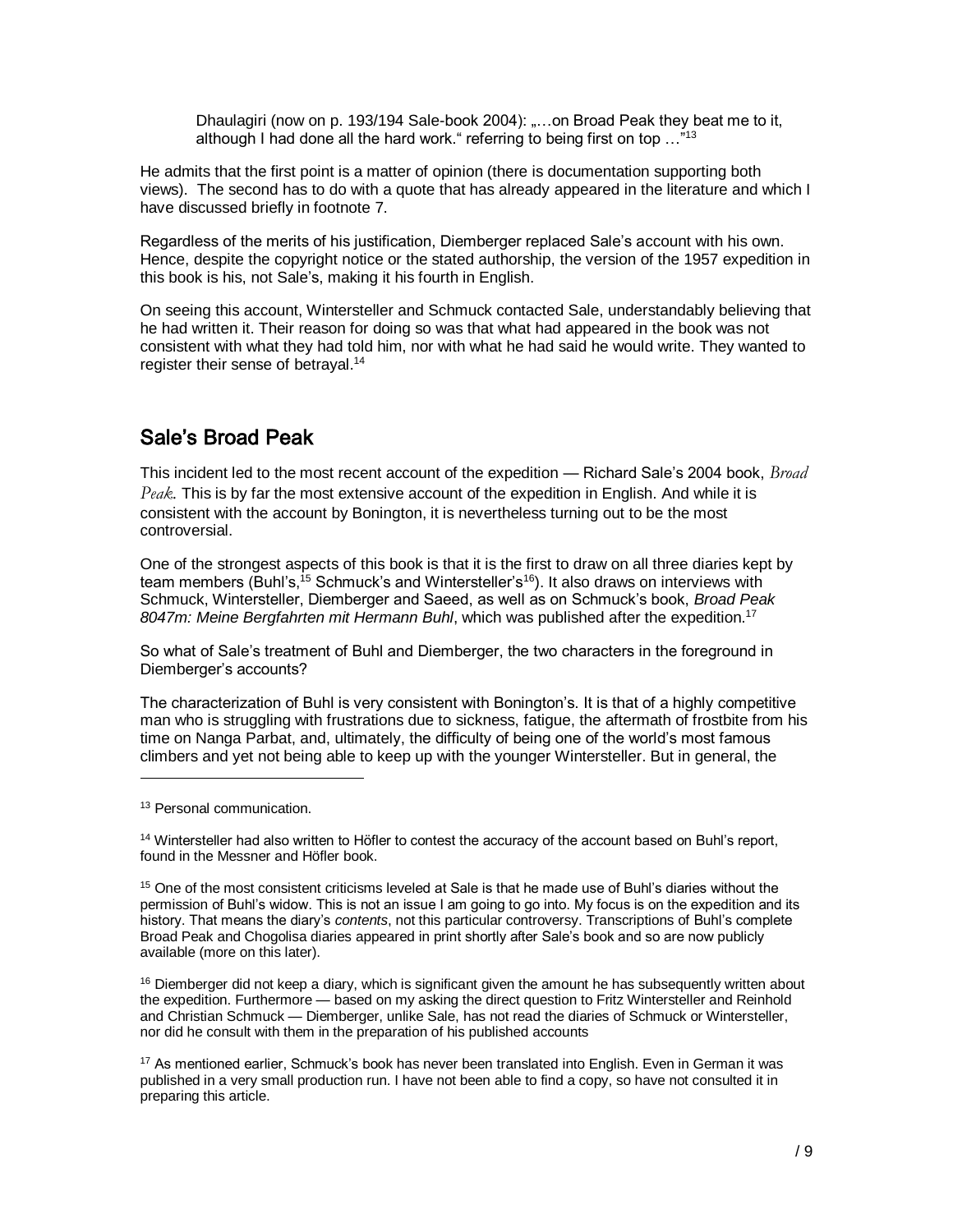portrayal is not disrespectful. On the contrary, it highlights the strength of character that got Buhl to the summit *despite* these problems — problems that would have caused almost anyone else to turn back. Buhl appears exceptional, but human. For the most part, if anyone is going to level criticism at Sale for his portrayal of Buhl in this book, my view is that criticism must be directed at Bonington as well.

The person who comes out the least well in this account is Diemberger. In many ways, how could he not? By far the most previously read account in English is the one in *Summits and Secrets*, of which Diemberger is the author. It is not surprising, therefore, that it was not self-critical. To be fair, nor was it critical of anyone else.

Sale set himself the unenviable task of trying to bring the history of the climb out from the shadow cast by Diemberger's compelling storytelling. In so doing, Sale brings Diemberger down from his stance as poet into the grunt and sweat of expedition climbing, where people are tired, grumpy, critical and often unreasonable. And in this world — in Sale's telling and in the diaries of the others — Diemberger was not the famous climber of 8000-metre peaks (as he was later to become known). Rather, he was an outsider, the only one on the team who had not previously climbed with any of the others. He was a beginner at expedition climbing who still needed to get some experience under his belt in order to mature. In short, Diemberger is portrayed as being human and fallible rather than as the poetic young climber who shared Buhl's last minutes.

In Sale's telling, the problems of interpersonal discord began even before the expedition left Austria. The issue that first started to interfere with the relationship between Buhl and Schmuck had to do with something we have already touched on: leadership. Buhl, who was certainly the best known of the team, felt that he should be leader. However, given the controversial aftermath of the Nanga Parbat expedition, this was not acceptable to the Österreicheisdcher Alpenverein. The eventual compromise was that Schmuck was the overall leader of the expedition but that Buhl was to be the climbing leader.

On the mountain, this didn't work out. As Sale tells it, Buhl was weak (due to a combination of sickness and the aftermath of frostbite to his foot on Nanga Parbat). Likewise, Diemberger is characterized as being weak, a sandbagger and not very competent (his lack of performance in handling a crevasse is one example). Wintersteller was the strongest and did much/most of the leading. He was generally paired up with and out front with Schmuck. Diemberger generally paired up with Buhl.

After the first failed attempt, which got them to the fore-summit, they tried again after resting at base camp. All of them reached the summit. However, by this time the group was climbing as two separate teams of two. Diemberger and Buhl reached the summit significantly later than the other pair (it being very questionable whether Buhl — who was eventually climbing alone, behind would make it at all). Diemberger was descending from the summit when he met Buhl, and turned around to accompany him back up to the top.

As has already been recounted, after descending to base camp, Diemberger and Buhl had to go back up to retrieve their personal effects and clear off their share of the camps, and on their return from doing so, both were stunned and furious to find that Wintersteller and Schmuck had gone off and bagged Skil Brum.

As a consequence, Diemberger went off alone, ostensibly to take photographs. Then, while the others were sleeping, Buhl went off to meet him without telling Schmuck or Wintersteller. What is clear is that Buhl and Diemberger had planned this in advance. In his recent book in German, *Aufbruch ins Ungewisse* (Launching into Adventure), Diemberger wrote: "...but our discussion with Quader [*sic*] in the kitchen ended with the permission for that mountain: 'They have their peak, you have yours!' said Quader."

However, when I asked Saeed about this (Buxton 2005), he strongly denied that this conversation took place and insisted that not only did he not give Diemberger and Buhl permission to climb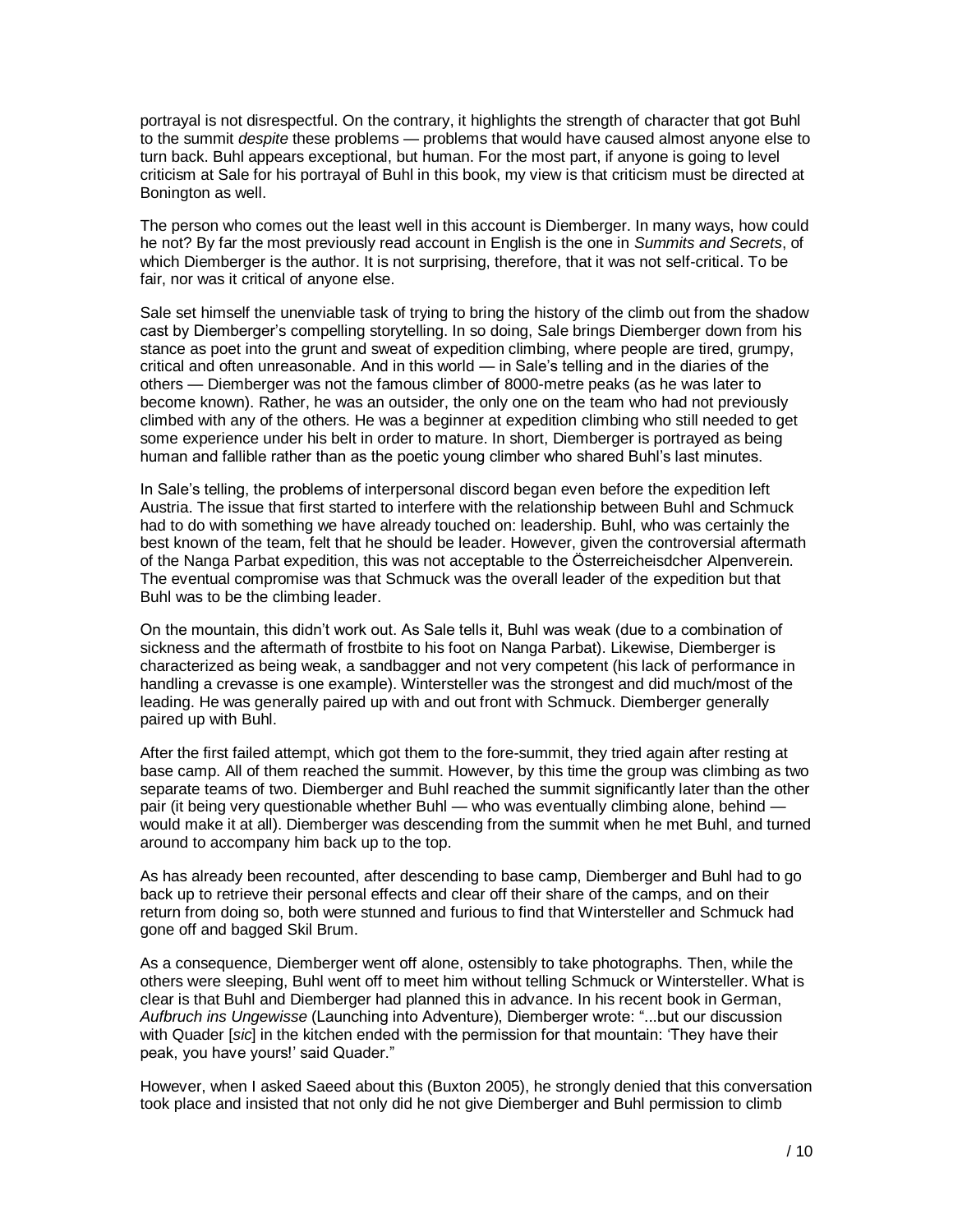Chogolisa, he did not have the authority to do so even if he had wanted to.<sup>18</sup> He did know that Buhl was going off after Diemberger, but Buhl was under clear instructions to get him and bring him directly back to base camp. Saeed stated that as a result of this illegal attempt on the mountain, he recommended in his final report that Diemberger be banned from Pakistan.

#### So, what about Sale's book?

It is not without its weaknesses. My perspective is that (often legitimate) attacks on these weaknesses have overshadowed discussion or appreciation of its strengths, and vice versa. Overall, I see the book as important despite its flaws. That being said, one needs to be aware of them and at least take them into account. But as the dictum goes, "Don't throw out the baby with the bathwater."

Here are some of the main things I found wrong with the book:

- The writing is sometimes unclear and in need of a good editor.
- There are mistakes of fact that should have been caught before publication.
- There are a number of cases where the author shows a lack of objectivity. This erodes one's confidence in his judgment and therefore damages his ability to make his case.
- There is no index,<sup>19</sup> no bibliography and no maps.

An example of what I mean by unclear writing can be found on pages 72–75. This passage describes carrying gear up to base camp from where it was dropped off by the porters. I defy anyone to make sense of this in terms of reconciling distances, times and locations. A map would have helped greatly, but the writing is still a mess.

Another example of sloppy writing is found on page 14, where Charles Bruce's joining Conway is being discussed. Because things are not presented in chronological order, the reader will almost certainly assume that Bruce was with Mummery before he was with Conway, which is not correct.

While seemingly small, these are points a competent editor should have caught. Furthermore, it is through clarity and accuracy on such things that an author gains the confidence of the reader.

As for mistakes of fact, here are a few glaring examples:

l

On page 30, Sale has Schmuck in Spitsbergen in 1955 and writes: "The Austrian successes on Cho Oyu and Gasherbrum II had pointed the way." Though Cho Oyu was first climbed in 1954, the Austrians did not make their successful first ascent of Gasherbrum II until 1956, the year after Schmuck was in Spitsbergen. This kind of mistake, while trivial on the one hand, serves to discredit the quality of the research elsewhere in the book.

Likewise, on page 190, Sale describes Dee Molenaar as "another member of the successful American Gasherbrum I expedition". This is simply not accurate. Yet again, since the details are wrong, the reliability of the rest of the research is undermined even when it is accurate.

<sup>18</sup> Unlike Skil Brum, Cogolisa *was* on the map and therefore was forbidden to climb without a permit.

<sup>&</sup>lt;sup>19</sup> Sadly, Sale is not alone here. The lack of an index is far too common in mountaineering books today. This absence makes a book almost unusable as a research vehicle. In this day and age of computers and modern word processors, it is inexcusable. If the author and/or publisher do not take the book seriously enough to include an index, why should you or I take it seriously enough to purchase or read?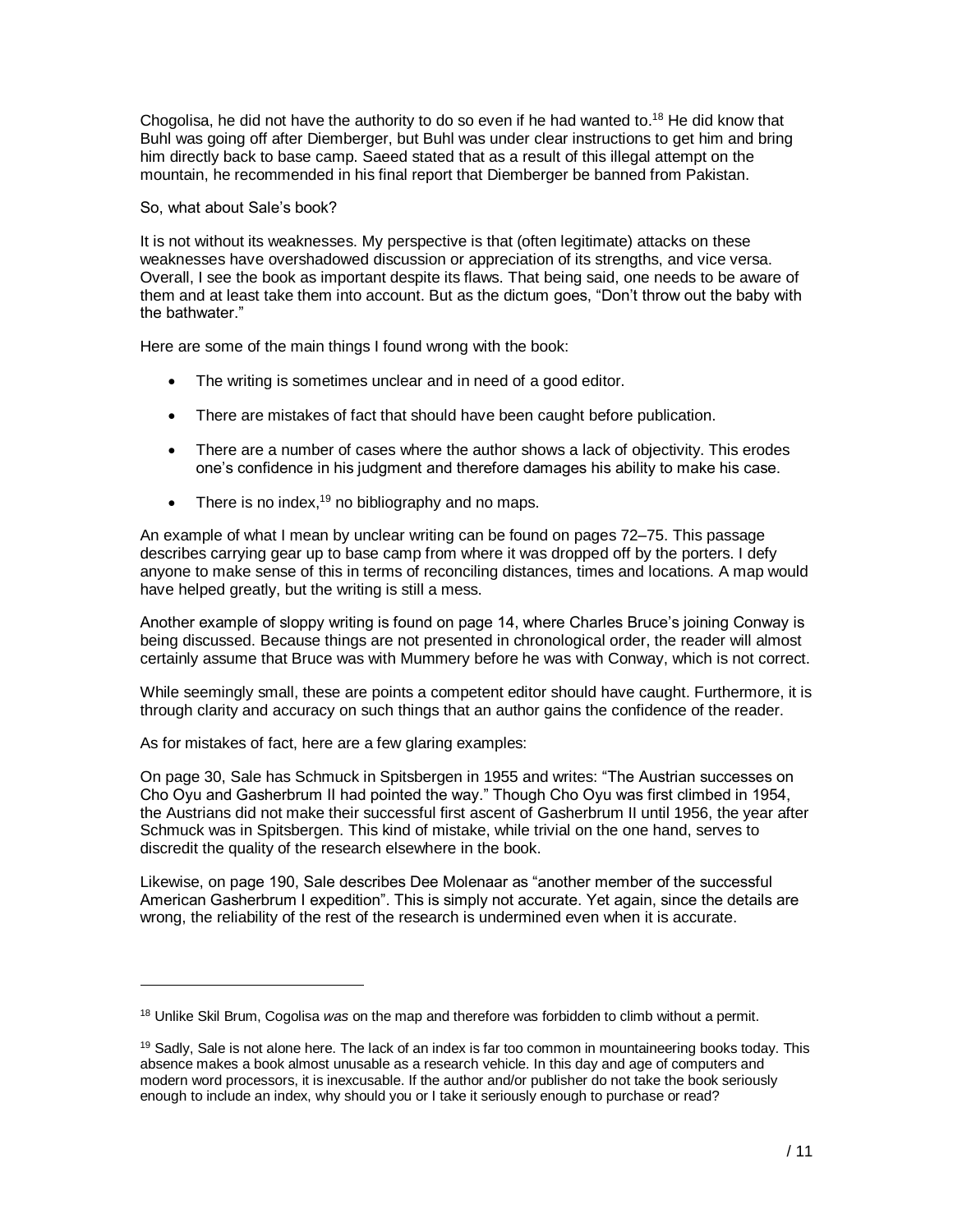I have singled out these errors because both could have been avoided if Sale had checked his facts in his own book *Climbing the World's 14 Highest Mountains*!

Moving on, there is also an unnecessary lack of objectivity in many places, as I have stated, and this lack of discipline does further damage to the book's positive contribution. Again, let me give some specific examples:

On page 27, Sale is describing a fall by Buhl on the east face of the Fleischbank in the Wilder Kaiser. In his diaries, as quoted on pages 53–54 of Messner and Höfler's *Hermann Buhl: Climbing without Compromise*, Buhl states that the fall was due to a hold breaking off. To this, Sale writes: "There were (and are) those who dispute the broken hold claim." In my estimation, this comes across as relying on unsubstantiated and anonymous climbers' gossip. Rather than Sale establishing any foundation for objectivity, the impression given is that he is using innuendo to build up Schmuck's ability at the expense of Buhl's (Schmuck had done the route clean). This is simply not necessary. Schmuck's accomplishments are enough on their own and do not need such help. It detracts from the book and should have been left out, or supported with appropriate documentation.

On the next page, Sale does his case additional damage by stating, without any substantive documentation or discussion: "It is difficult not at least to consider the idea that on Nanga Parbat Hermann Buhl was secretly pleased when Otto Kempter, who was to have been his climbing partner on the summit attempt, failed to get past the Silver Saddle and so left the summit to Buhl alone." From my perspective, as this stands, this statement is completely without merit or justification.

Yet there is more. On page 39, Sale calls into question Diemberger's earlier ascent of the "Mushroom" on the Königsspitze. In the absence of any documented evidence that this ascent was disputed prior to Diemberger joining the Broad Peak expedition, the section should not be included. Again, unsubstantiated climbers' gossip has no place in a serious book. Furthermore, given that neither Buhl, Schmuck or Wintersteller had ever climbed with Diemberger prior to the expedition, it is inconceivable to me that they would have accepted him sight unseen onto the team, no matter how much money came with him, if his having done this climb was in doubt at the time. This section just sounds petty and, once again, damages Sale's legitimate and substantiated points.

Having identified some of the weaknesses of the book, I feel equally compelled to address some of the unfair criticisms that have been levelled at it. First, Sale does not accuse Diemberger of stealing Buhl's diaries. What Sale does is report that Schmuck wrote this in his diary at the time. Likewise, Sale does not suggest that Diemberger was in some way responsible for Buhl's death. Again, Sale simply reported that this is what Schmuck felt at the time, in the heat of the moment, and what he wrote in his diaries. Criticizing Sale on these counts is tantamount to shooting the messenger. What is strange about these particular criticisms is that there is nothing here that Bonington didn't mention in his account 24 years earlier. Perhaps more to the point, the strongest implicit criticism I have seen of Diemberger (and Buhl) in terms of the events leading up to Buhl's death on Chogolisa was a footnote by Othmar Gurtner to Diemberger's own first account of the climb, published in the 1958–59 edition of *The Mountain World*, which said:

The classic view, developed as the result of a century's experience in the Western Alps, definitely calls for the invariable protection of the rope on corniced ridges, especially in bad visibility. The long climbing rope, kept taut, would probably have kept Buhl in Diemberger's tracks by its very pull. If not, Diemberger's instinctive leap in the other direction would have stretched the rope so violently that it would have bitten into the newly broken edge of the snow and might well have held Buhl in his fall over the broken edge. Blind credence in a lucky start was weighed in the scales against prudence. Fate decided the balance. (p. 150)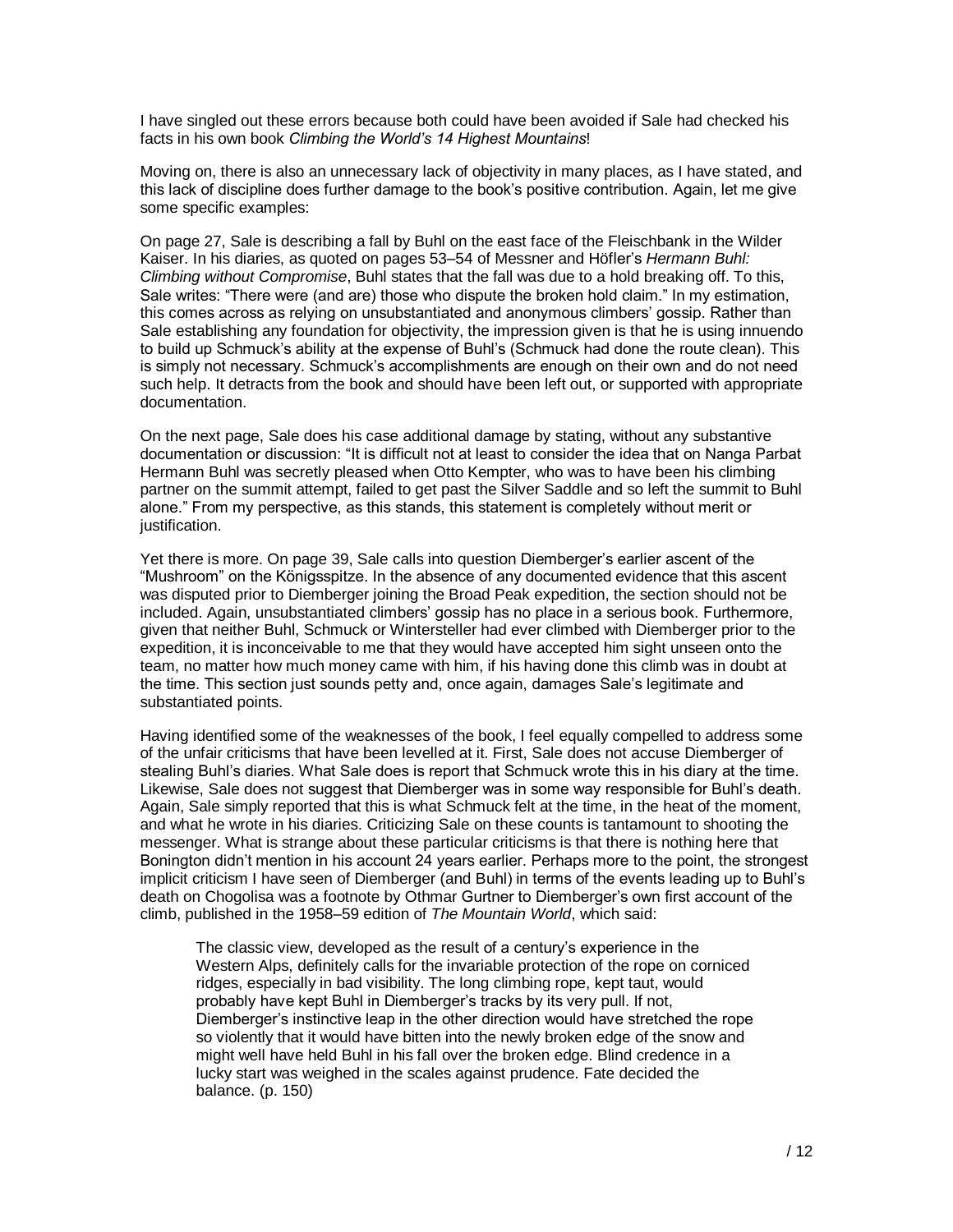There is nothing by Sale that is in any way as critical of Diemberger (and Buhl) as this footnote, and it was published as part of Diemberger's own account! $^{\mathrm{20}}$ 

Continuing on, there is one more criticism that has been levelled at Sale: that he suggests that Diemberger, having stolen Buhl's diaries, may have made changes to them. This is equally inaccurate. What Sale says is that the version of the diaries which he and Horst Höfler have seen is a typewritten transcript rather than the handwritten originals. He simply states that the accuracy of these typescripts cannot be verified until their provenance is known and they are compared with the originals. This is simply good scholarship (and, as we will discuss below, this concern is not without some justification). However, far from accusing Diemberger of any misdeeds in this matter, Sale actually makes an argument as to why there would be nothing in the diaries that Diemberger would want to change.

Sale's book has made an important contribution to our appreciation of the accomplishments of this expedition. For that, I welcome its appearance and was glad to read it. I just wish that it had been better written and edited. I also wish that it had been written in a more objective way — a way that was accurate about the history but sidestepped some of the unnecessary controversy. However, despite its problems, it is an important contribution to the literature and worth reading, but with one's critical faculties intact. And for those who are all fired up about it, I would suggest reading the Bonington account before dismissing it out of hand.

# Summary and Conclusion

l

There are two other things I want to mention before concluding.

First, interested readers are referred to the Web site of the Austrian OEAV Karakoram Expedition 1957: [www.broadpeak.org/en/](http://www.broadpeak.org/en/) This site includes a slide show of photos taken on the first ascent, biographical information on the team, excerpts from the diaries of Schmuck and Wintersteller, etc.

Second, I want to make some comments about Buhl's book, *Achttausend drüber und drunter* (published in English as *Nanga Parbat Pilgrimage – The Lonely Challenge*).

Whereas the original manuscript was written by Buhl, the text that appeared in print was heavily edited by Kurt Maix. In their book, Messner and Höfler state:

We could find many examples of how Kurt Maix had not only edited but also in parts re-written or even written from scratch. Maix goes so far as to admit this himself in a letter to Generl Buhl [Hermann's wife] dated 6 December 1958: "I respected those people and mountaineers who were fond of this lovable and

<sup>20</sup> It is interesting to note that Diemberger's telling of this part of the story in *Summits and Secrets* is accompanied by a similar footnote of his own that reads, not dissimilarly and not coincidentally:

Though, perhaps the pull of the rope would have kept him in my tracks, and he might never have strayed from the right line of descent. (p. 128, *The Kurt Diemberger Omnibus*)

Besides being interesting for the part of the earlier footnote that it does not include, it is also worth noting that it remained for the translator (not Diemberger himself) to give proper credit to the source, by way of the following additional footnote:

A similar thought was expressed by Othmar Gurtner, commenting on the author's account in *The Mountain World, 1958-59.*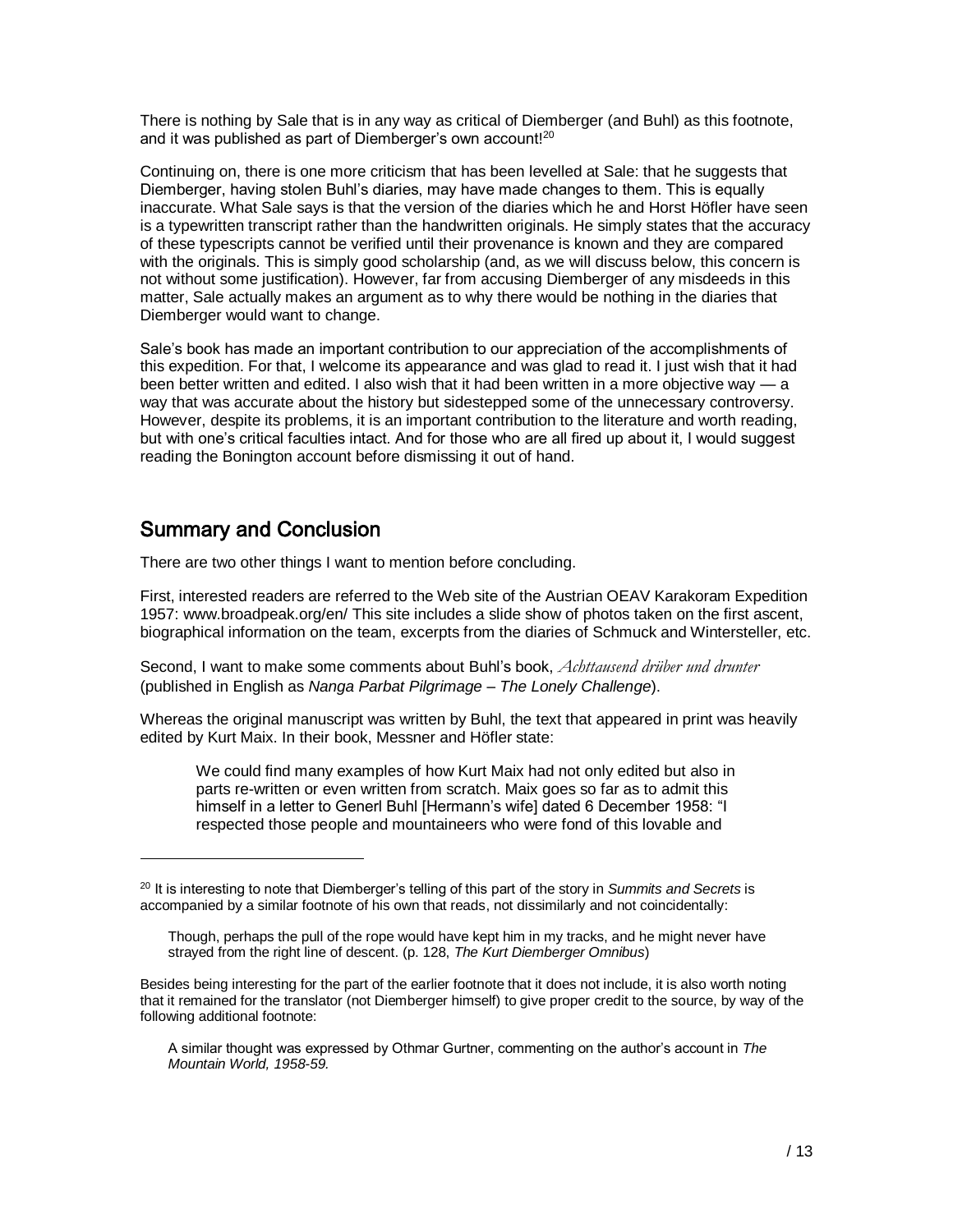sensitive Hermann Buhl. I was proud to be able to edit his work, and I carried out this task carefully without wanting to suppress him. But I removed everything that might be harmful to him and rewrote certain parts. I protected Hermann — from himself and from the evil world — as I had always done. Thus I chose to change whole chapters and even to write some of them anew from my own perspective." (Messner and Höfler 2000, pp 193–194)

Maix's attitudes, shown in this passage, reflect the times. Clearly, for him our heroes could not be seen to be human. They needed myths cast around them and even needed to be protected from themselves. The current view — and some might call it revisionist history $2^{1}$ — is that people who do great things but have human weaknesses or failings are all the more worthy of respect precisely because, like you and me, they *are* human. That Buhl's diaries from Broad Peak and Chogolisa have finally become available in the new 2005 German edition of *Achttausend drüber und drunter* is a great contribution to the literature (and one hopes that they will appear in English translation sooner rather than later). However, there is a certain concern that, despite the publisher's best intentions, the transcription of the handwritten diaries might in some way be edited in the Kurt Maix tradition.

Here is the issue. In the new edition of Buhl's book, there is only one page of the handwritten Broad Peak diaries reproduced in facsimile; therefore, there is only one page from the diaries for which the reader can compare the transcription with the original. This page contains part of Buhl's entry for summit day. The problem is this: on this one page, page 337 of the book, there is an important mistake that causes the meaning to differ significantly from that of the original, found on page 314.

In the handwritten original, Buhl writes: "Mir ist hundsmiserabel, vielleicht von der Kälte, habe keinen Appetit und …." (I am disabled by sickness, perhaps from the cold, I have no appetite and ….).<sup>22</sup> The German word *hundsmiserabel* used in this extract is really significant. Literally translated into English, it means "dog-sick". But in German it means that you feel really, really bad — both physically and psychologically. You feel as if you could just lie down and die.

Yet, in the transcription, this passage appears as: "Mir ist links miserabel, vielleicht von der Kälte, habe keinen Appetit und ...." (I feel left sick, perhaps from the cold, I have no appetite and ....).

There is a big difference in how the two versions read in German, and "links miserabel" makes no more sense in German than "left sick" does in English. This error, and its significance, was pointed out to me by Marcus Schmuck's son, Reinhold.<sup>23</sup> In drawing attention to it, I am not

<sup>21</sup> See, for example, Sacks (2005).

l

<sup>22</sup> These translations into English are mine.

 $^{23}$  If one looks at the reproduction of the handwritten version and looks at the word in question in isolation, it is easy to see how "hunds" could be mistaken for "links". First, this is a diary, after all, and the script is not all that easy to read. Second, there is clearly what appears to be a dot above where the "i" in "links" would be. However, one has to look at the whole page to get at an accurate transcription. There is an earlier form of German script called Sütterlin. In it, one put a mark over the "u" in order to differentiate it from the "e". Many people, including Buhl, carried this practice over, even when writing in modern script. This can be clearly seen on the same page, such as over the "u" in "Marcus" or in the word "und" that appears at the end of the section I translated. But there is yet another clue that makes it all the more clear that the transcription is wrong. There is a hyphen after the "word" in question, making it evident that this is one word broken over two lines, not two words. So, even if one initially thought that the first part was "links", this interpretation would not be sustainable since the compound word "linksmiserabel" has absolutely no meaning in German. Whereas a knowledge of Sütterlin might require someone over 50 years of age, this hyphen — and hence the error — should have been caught by any conscientious native German speaker doing the transcription.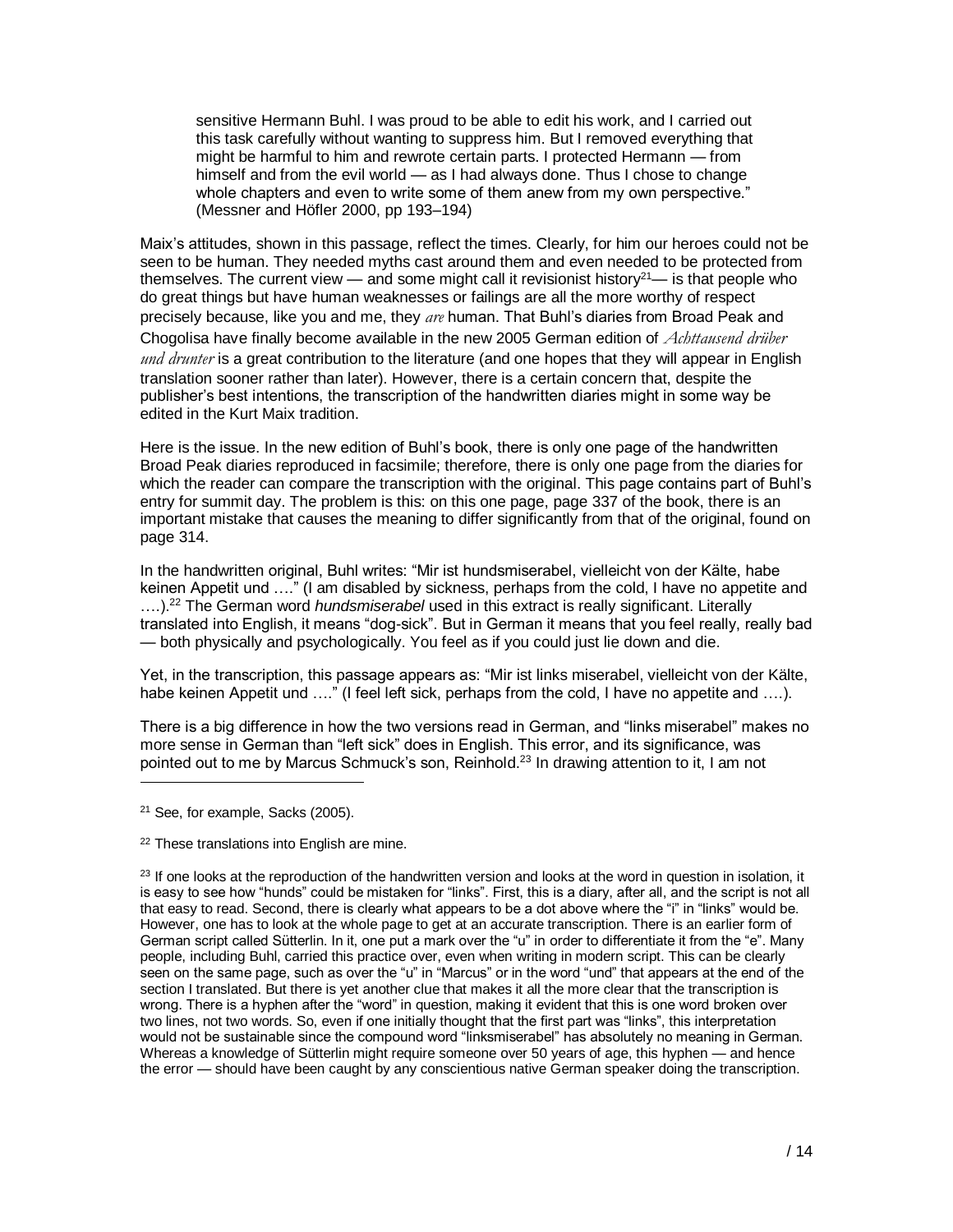suggesting that either the publishers or the person doing the transcription intentionally distorted the meaning in the way that Maix consciously edited Buhl's text. Rather, what I *am* saying is that there is a lot of controversy around this expedition and that some of it has to do with the accuracy of the diary transcriptions. Given the errors on the single page that one can check, perhaps one way to avoid future controversy — controversy that distracts attention from the real accomplishments of the expedition — is to make the originals of *all* the diaries and associated documents available to serious writers.

All five members of this expedition — Schmuck, Buhl, Wintersteller, Diemberger and Saeed deserve a better legacy and a more complete, objective and accurate history than what they have gotten thus far. If the original documents had been freely available years ago, much of the current controversy could have been avoided. The recent publication of the Buhl diary transcriptions in the new edition of his book, and of material from Schmuck and Wintersteller on the Broad Peak Web site are very welcome moves in this direction. None of the expedition's participants need anyone else to "protect" their legacy, especially at the expense of others. They all did something remarkable. It is worthy of being understood and recognized. For some of them, such recognition has been far too long in coming. It is time for this to be rectified for the whole team's sake. It is my hope that our session at the 2005 Banff Mountain Book Festival, and this essay will make some contribution towards bringing this about.

# Acknowledgements

I would like to both thank and acknowledge Fritz Wintersteller senior and junior, Reinhold Schmuck, Christian Schmuck and Qader Saeed for their co-operation during my research for this essay. I would also like to thank a number of those who wrote to protest the inclusion of Sale's book in the Banff Mountain Book Festival, some of whom have also been very critical of drafts of this article. Likewise I would like to acknowledge the comments of Kurt Diemberger. While we may not agree on many things, these comments and criticisms have nevertheless contributed to this final version. Richard Sale has provided welcome feedback as well as supporting documentation, and John Cleare has provided useful background information. Finally, one of my oldest friends, Wolfgang Bautzmann, has helped me with all matters concerning the German language and its history. Any errors that remain are mine and are there despite these people's best efforts. Likewise, the opinions expressed are mine and, in some cases, are in direct opposition to those who nonetheless provided feedback during this article's preparation.

# References and Bibliography

- Baume, Louis. 1978. *Sivalaya: The 8000-Metre Peaks of the Himalaya*. Goring, England: Gastons-West Col.
- Bonington, C. 1981. *Quest for Adventure*. London: Hodder & Stoughton.
- Buhl, Hermann. 1954. *Nanga Parbat Pilgrimage – The Lonely Challenge*. Seattle: The Mountaineers.
- Buhl, Hermann. 2005. *Achttausend drüber und drunter*. Munich: Malik, Piper Verlag.
- Buxton, William. 2005. *Interview with Qader Saeed*. Video, 45 min. www.broadpeak.org/en/participants\_quader\_saeed.php
- Diemberger, Kurt. 1959. "Broad Peak: The Austrian Karakoram Expedition 1957". In *The Mountain World 1958/59*. Edited by Malcolm Barnes. London: George Allen & Company, p. 126–141.
- Diemberger, Kurt. 1971. Summits and Secrets. In *The Kurt Diemberger Omnibus*, by Kurt Diemberger (Seattle: The Mountaineers, 1999).
- Diemberger, Kurt. 1974. "Herman Buhl's Last Climbs". *Mountain*, 36 (June 1974): 35–39.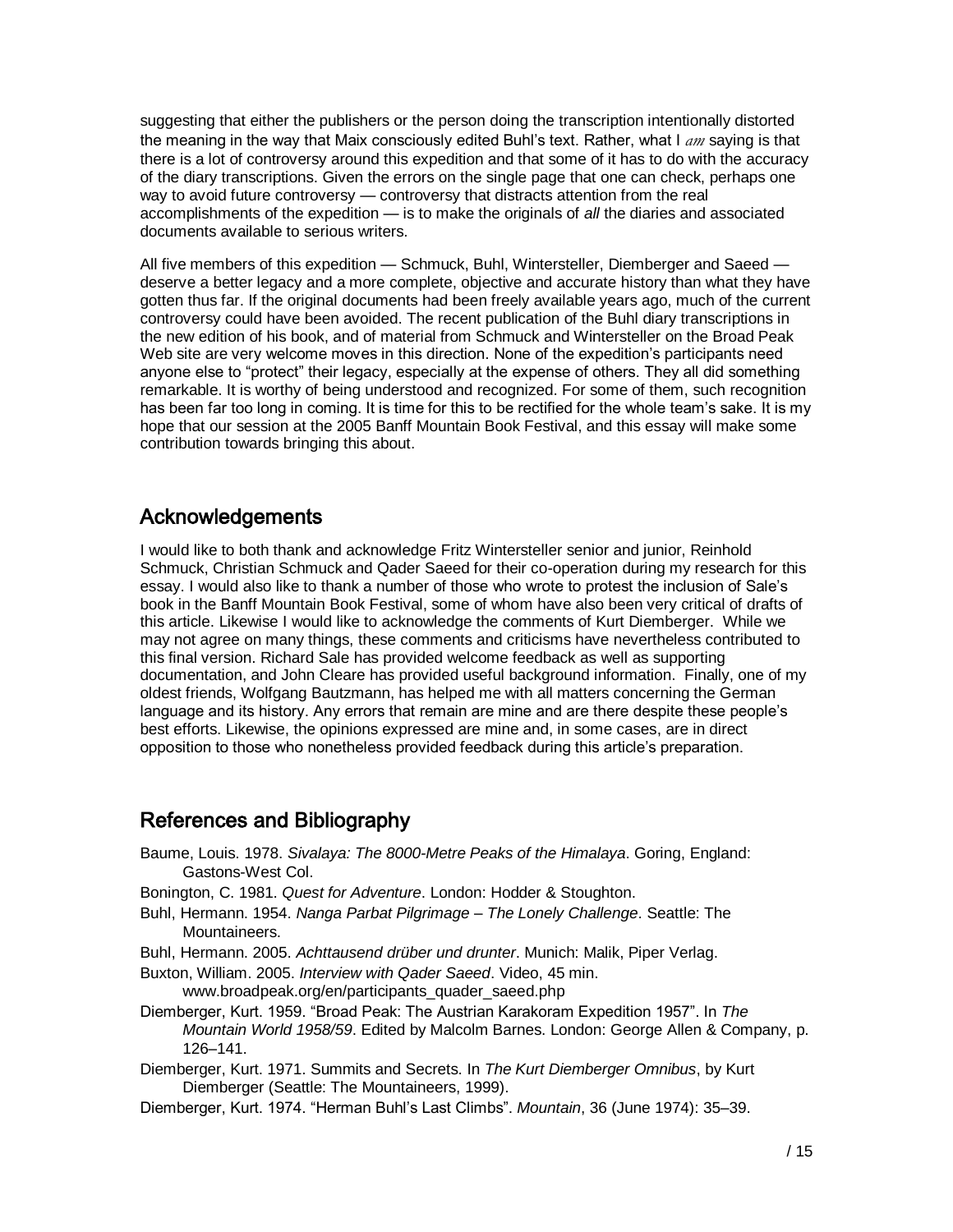Diemberger, Kurt. 2004. *Aufbruch ins Ungewisse.* Munich: Malik, Piper Verlag.

Dyhrenfurth, G.O., and Norman Dyhrenfurth. 1977. "Broad Peak". *Mountain*, 55 (May/June 1977): 40–43.

Eiselin, Max. 1961. *The Ascent of Dhaulagiri*. London: Oxford University Press.

- Kurosawa, Akira. 1950. *Rashamon*. Film (Japanese original). Directed by Akira Kurosawa, based on two stories by Ryunosuke Akutagawa: "Rashamon" and "In a Grove". English publication: *Rashamon and Other Stories*, trans. Takashi Kojima (New York: Liveright Publishing, 1952).
- Messner, R., and H. Höfler. 2000. *Hermann Buhl: Climbing without Compromise*. Seattle: The Mountaineers.
- Sacks, Samantha. 2005. "The Revision of History". *Alpinist Magazine,* 14: 58–65.
- Sale, Richard. 2004. *Broad Peak*. Ross-on-Wye, U.K.: Carreg Ltd.
- Sale, Richard, and John Cleare. 2000. *Climbing the World's 14 Highest Mountains: The History of the 8000-Meter Peaks*. Seattle: The Mountaineers.
- Schmuck, Marcus. 1958. *Broad Peak 8047m: Meine Bergfahrten mit Hermann Buhl*. Salzburg/Stuttgart: Verlag "Das Bergland-buch".